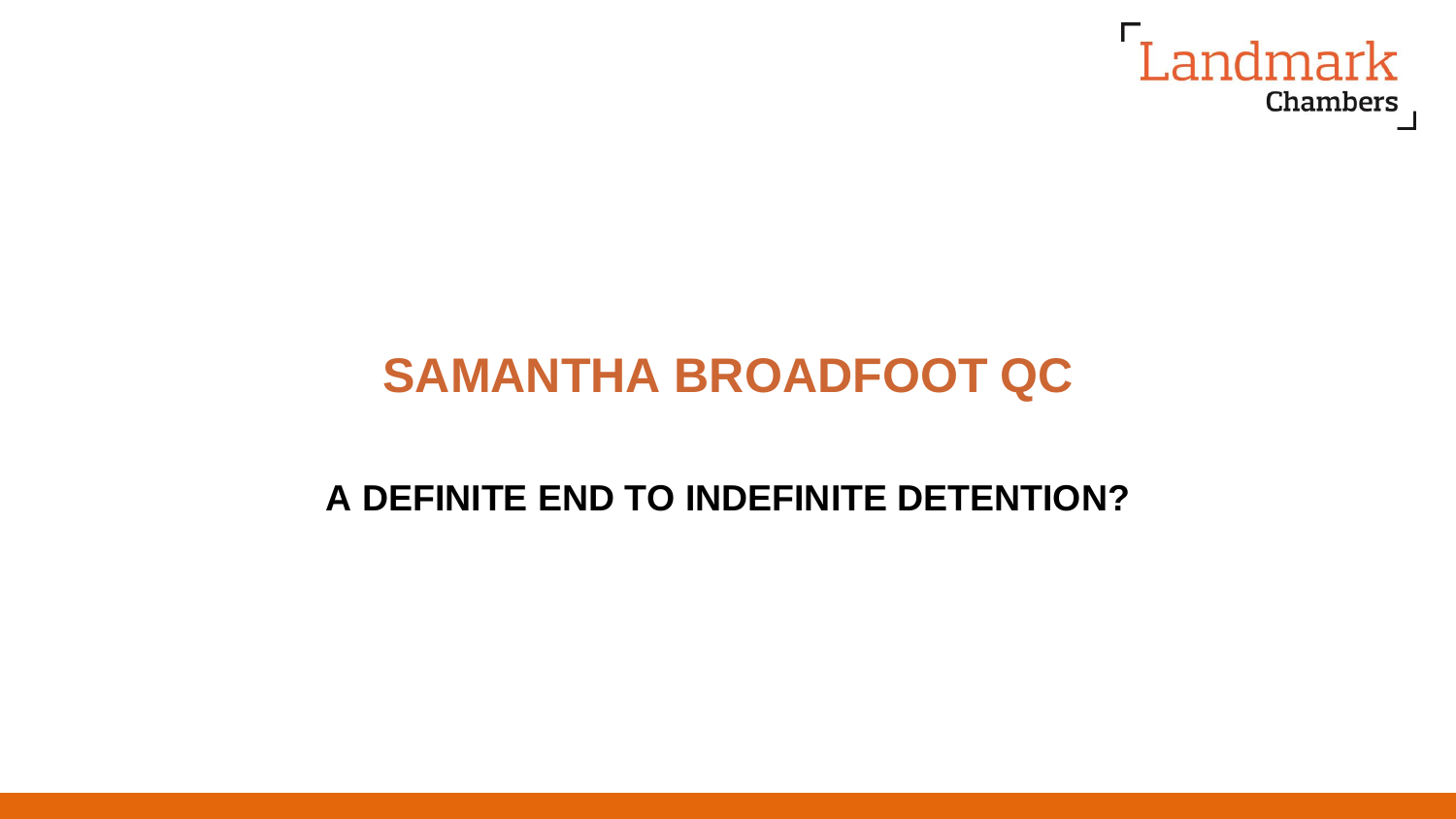### **Currently:**

- Landmark Chambers
- Discretionary power to detain at any point of someone's immigration process:
	- upon arrival in the UK;
	- upon presentation to an immigration office;
	- during a check-in with immigration officials;
	- once a decision to remove has been issued;
	- and after a prison sentence or following arrest by a police officer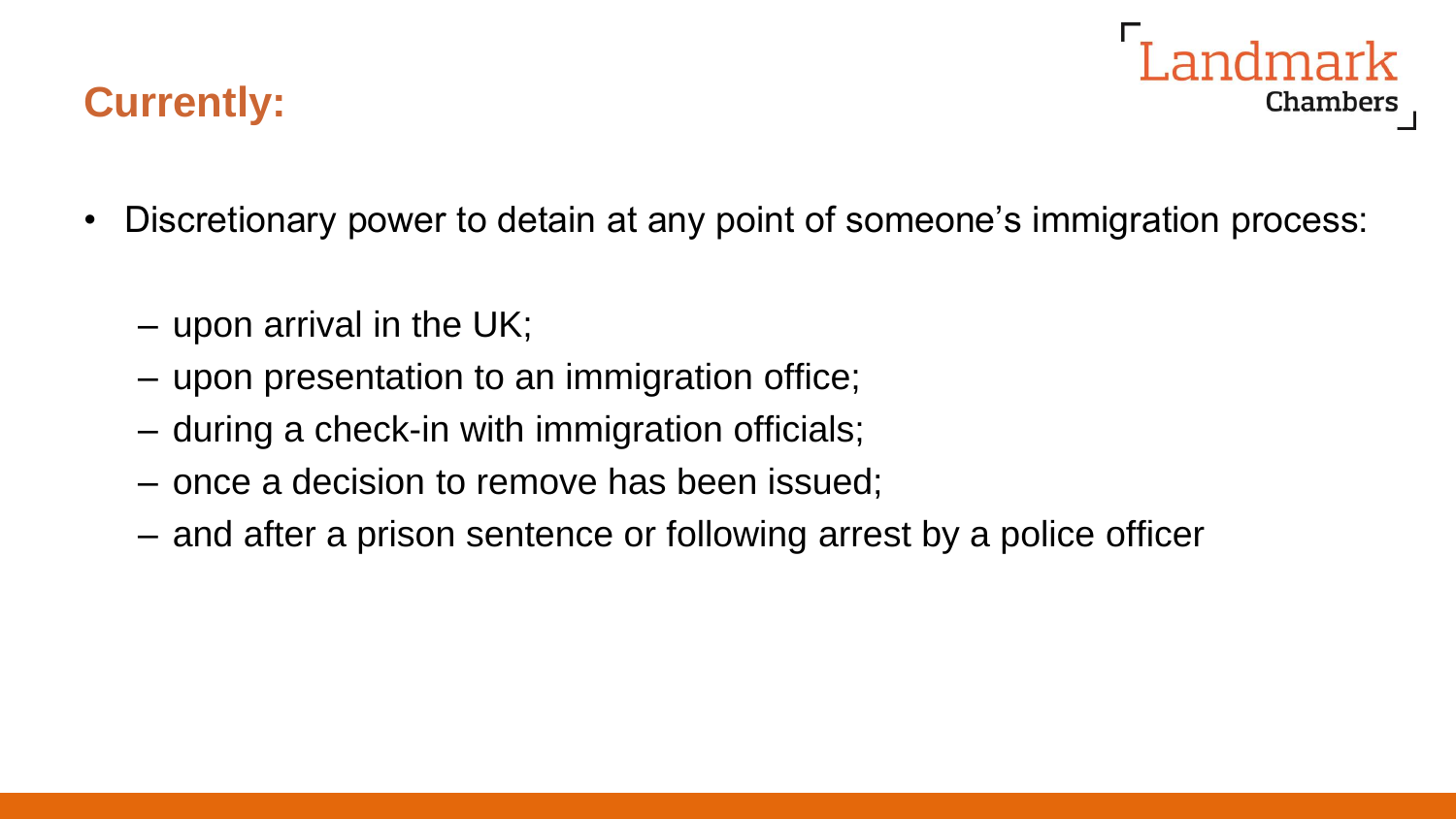### **Reasons for detaining**



- The reasons to hold a person in immigration detention include one or more of the following:
	- to effect a person's removal from the UK;
	- to establish their identity or basis of an immigration or asylum claim;
	- where there is reason to believe that the person will fail to comply with any conditions attached to the grant of temporary admission or release, such as a risk of absconding; or
	- where there is a risk of harm through trafficking or to the public.
- Sometimes the reasons for a person's detention change while he or she is already being held.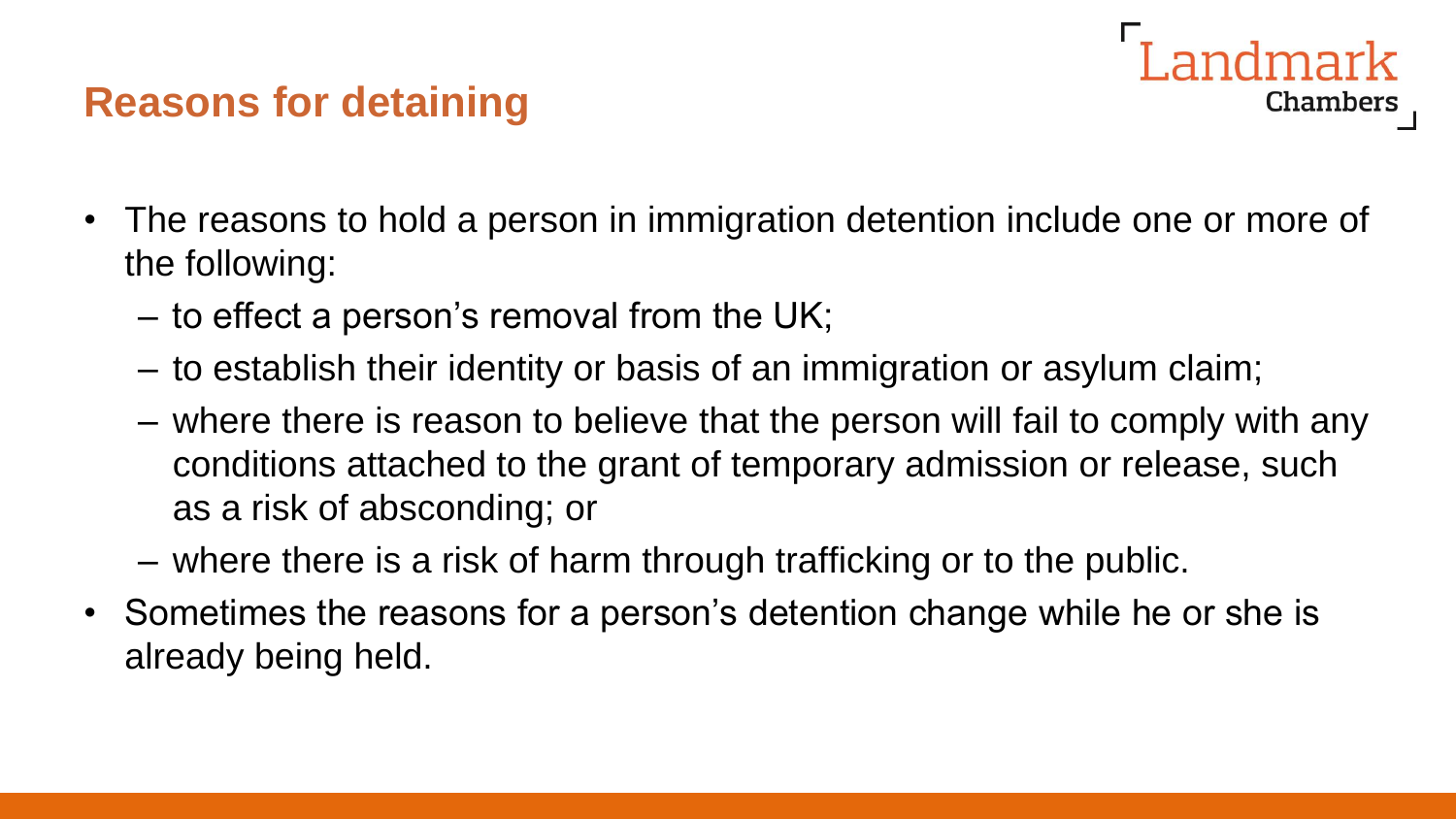



- Detention powers are largely governed by processes set out in policy and guidance, which include directions on the power to detain, the decision and authority to detain, and detention procedures.
- The combined effect of these and the caselaw is that the Government has a responsibility to use detention sparingly, and for the shortest period possible. The power to detain can sometimes be necessary but should be used only if there are no other options, as a last resort prior to removal.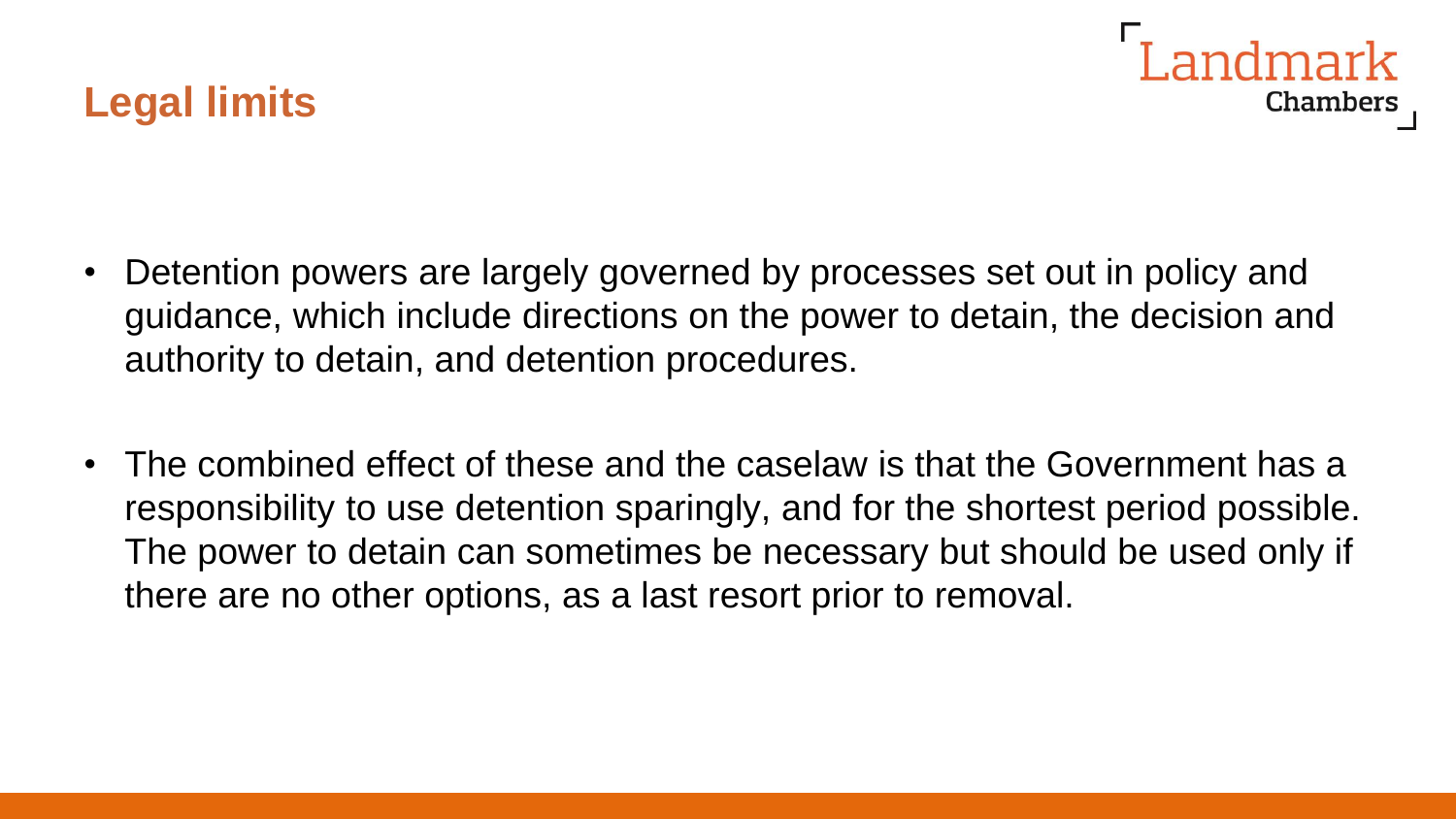# **House of Commons Home Affairs Committee**

**report published on 21 March 2019 (HC 913)**



"This policy and guidance is too often not being followed."

"Over the course of our inquiry, we have found serious problems with almost every element of the immigration detention system. People are being wrongfully detained, held in immigration detention when they are vulnerable and detained for too long."

"Immigration officials who are tasked with detaining and removing people from the UK face making difficult decisions on a daily basis. But too often the Home Office has shown a shockingly cavalier attitude to the deprivation of human liberty and the protection of people's basic rights."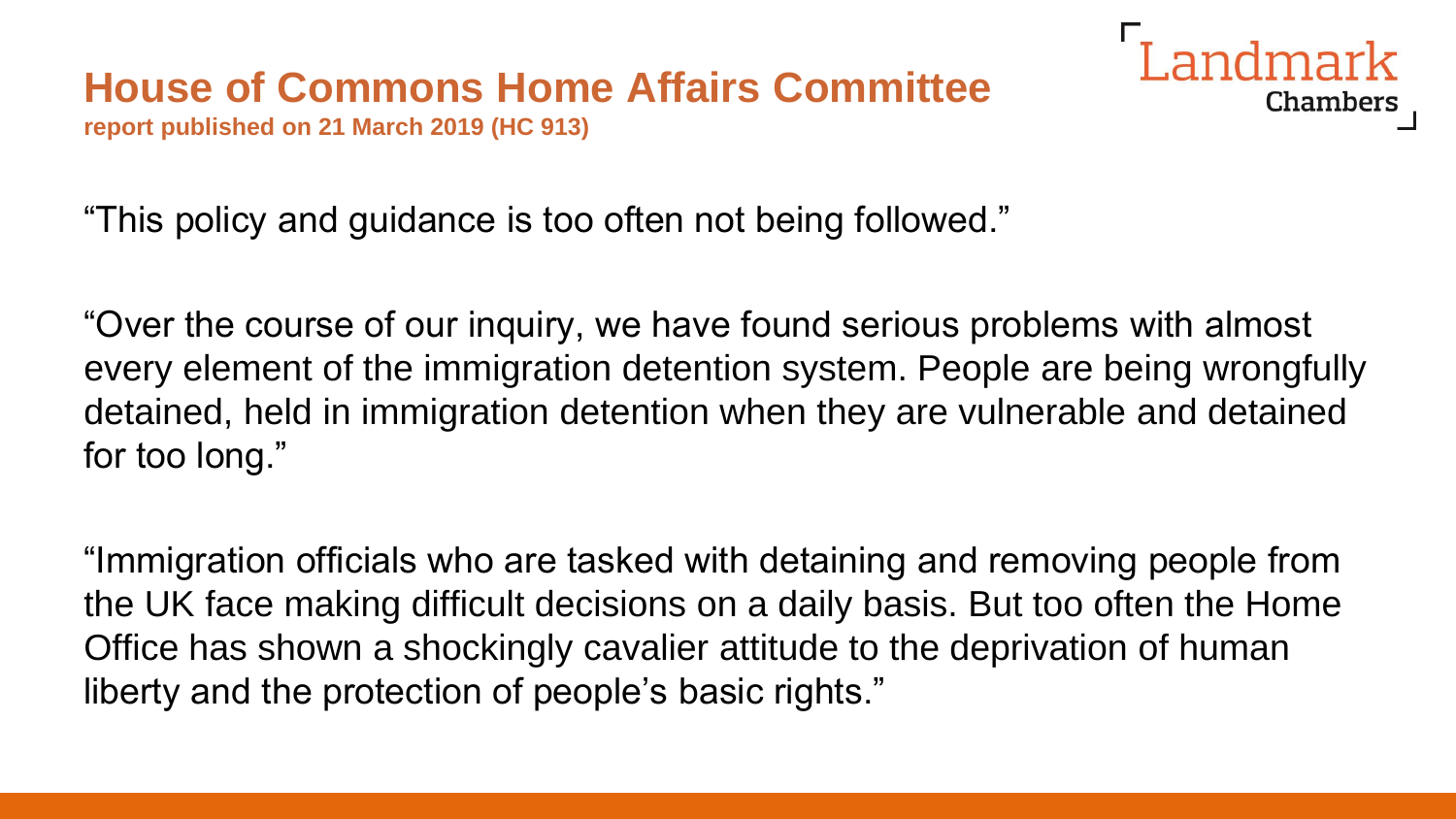**(cont)**



"Our inquiry identified a weak administrative process and a serious lack of judicial oversight of the decision to detain. Decisions to hold an individual in immigration detention are taken by Home Office officials and not by a Judge or court, and immigration detention is overseen by the Immigration Enforcement directorate in the Home Office… Moreover, there is no requirement in UK law for those decisions to be subject to judicial oversight within a certain period after a detention order is made"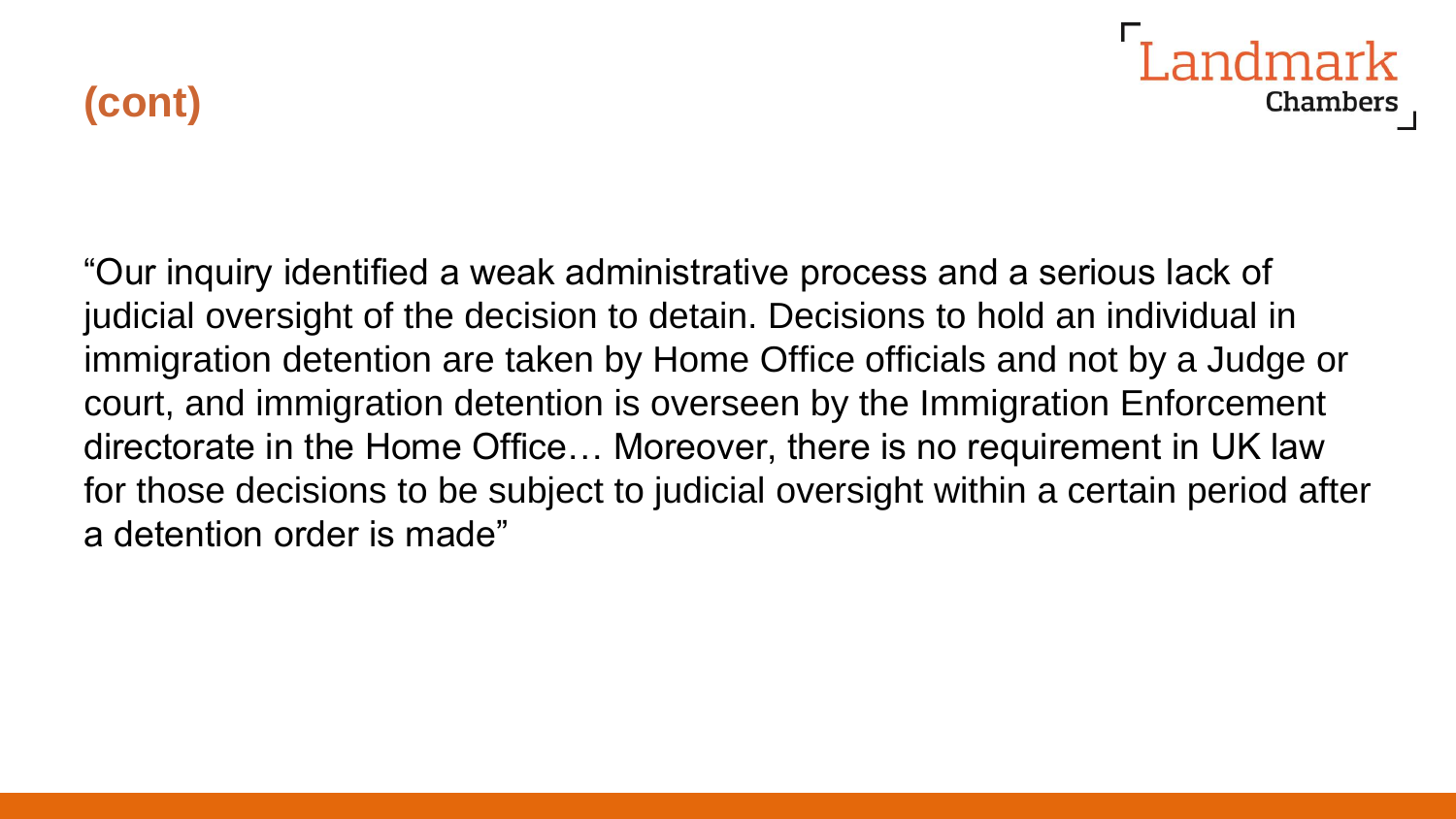#### **Some numbers**

- Overall numbers of people detained has been falling since 2015, but numbers still significant: according to government figures:
	- 2017: 27,331 people were detained
	- 2018: 24,748 people were detained
- But for how long were they detained?
- Tables available on government website. E.g. Q4 of 2018:
	- 1784 detained of which 754 were detained for 28 days or less (42%).
	- But tables also show that since 2015, whilst percentage of persons detained for 28 days or less went up, the percentage of persons detained for more than 6 months also rose (from 10 to 12%).

Chambers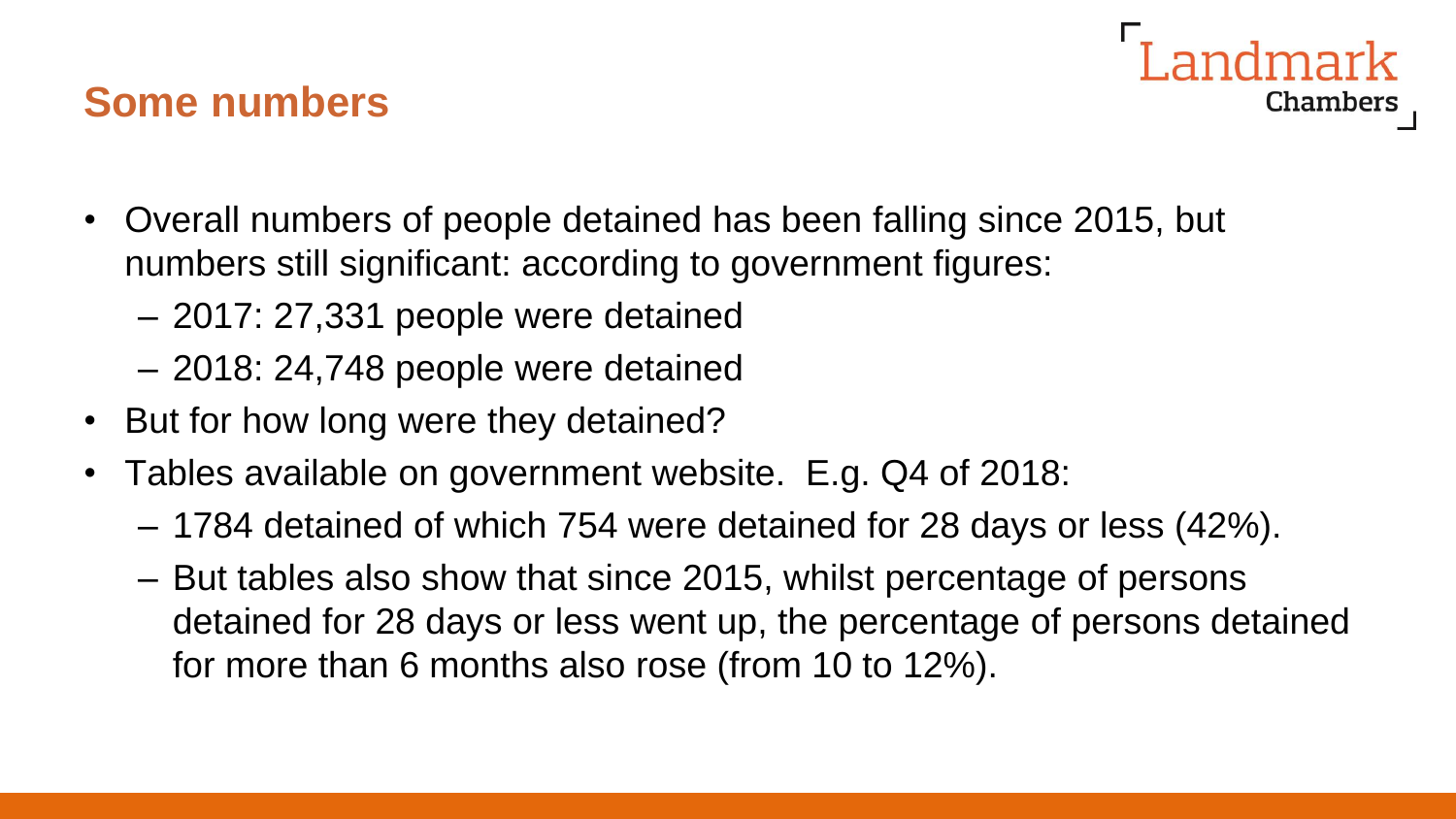### **PROPOSAL 1**



- The Immigration (Time Limit on Detention) Bill 2018
	- 5 December 2018 Labour MPs Tulip Siddiq and Paul Blomfield introduced a Ten Minute Rule Bill to limit immigration detention to 28 days.
	- The bill has secured backing from Conservative MPs, including Dominic Grieve, Andrew Mitchell, Caroline Spelman and David Davis.
	- Simple bill, introducing a 28 day time limit into the Immigration Act 1971
	- No date for second reading.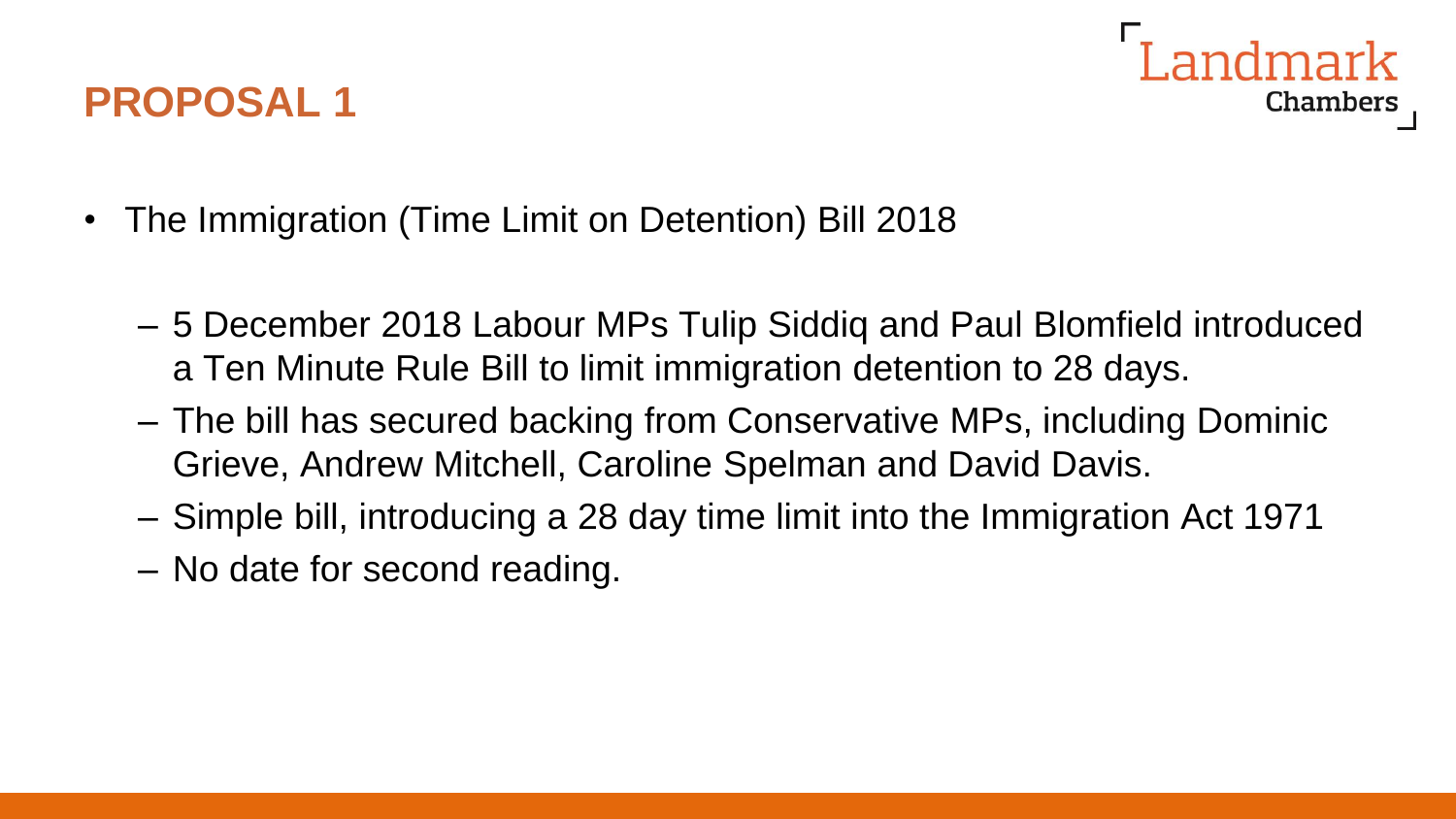



- An amendment to the Immigration and Social Security (EU Withdrawal) Bill currently pending before Parliament
- 2 alternative versions for scoping reasons
- STRUCTURE: 4 clause amendment: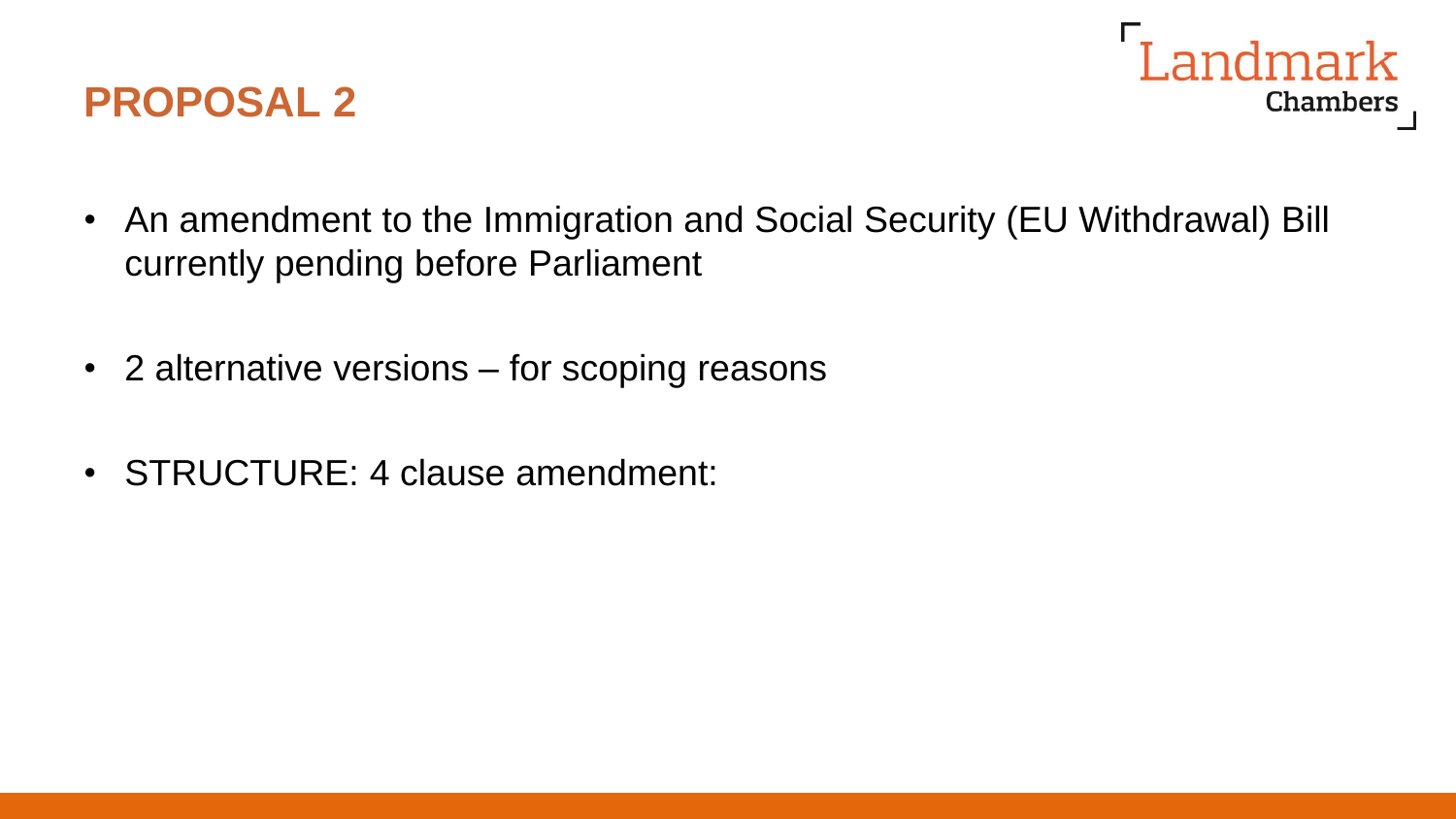## **Immigration and Social Security (EU Withdrawal) Bill**

• Clause 1 prescribes an overall time limit of 28 days for immigration detention. A person who has been detained for 28 days must be released and cannot be re-detained unless there is a material change of circumstances: see cl1(2) and (3).

Chambers

• It also defines to whom the time limit is to apply – basically everyone who could be subject to immigration detention.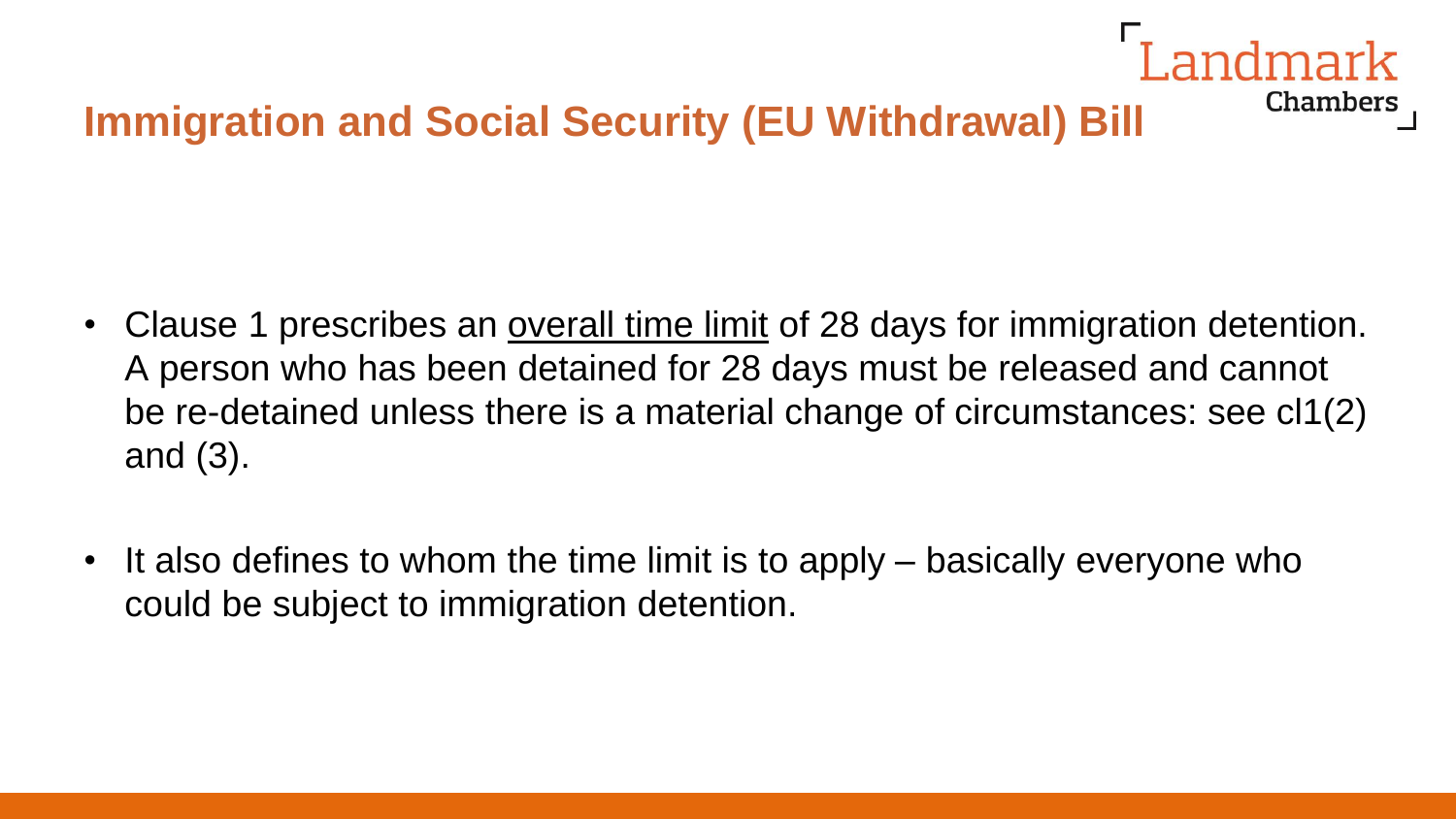



- Clause 2 sets out the general substantive criteria for initial detention *initial detention criteria*
- Clause 3:
	- introduces judicial oversight by the requirement for an automatic bail hearing once P has been detained for 96 hours
	- Lays down criteria which, if not fulfilled, mean the Tribunal must grant bail unless "very exceptional circumstances" apply.
	- requires the SSHD to provide P or his legal representative, within 24 hours of P first being detained, copies of all document in the SSHD's possession which are relevant to the decision to detain.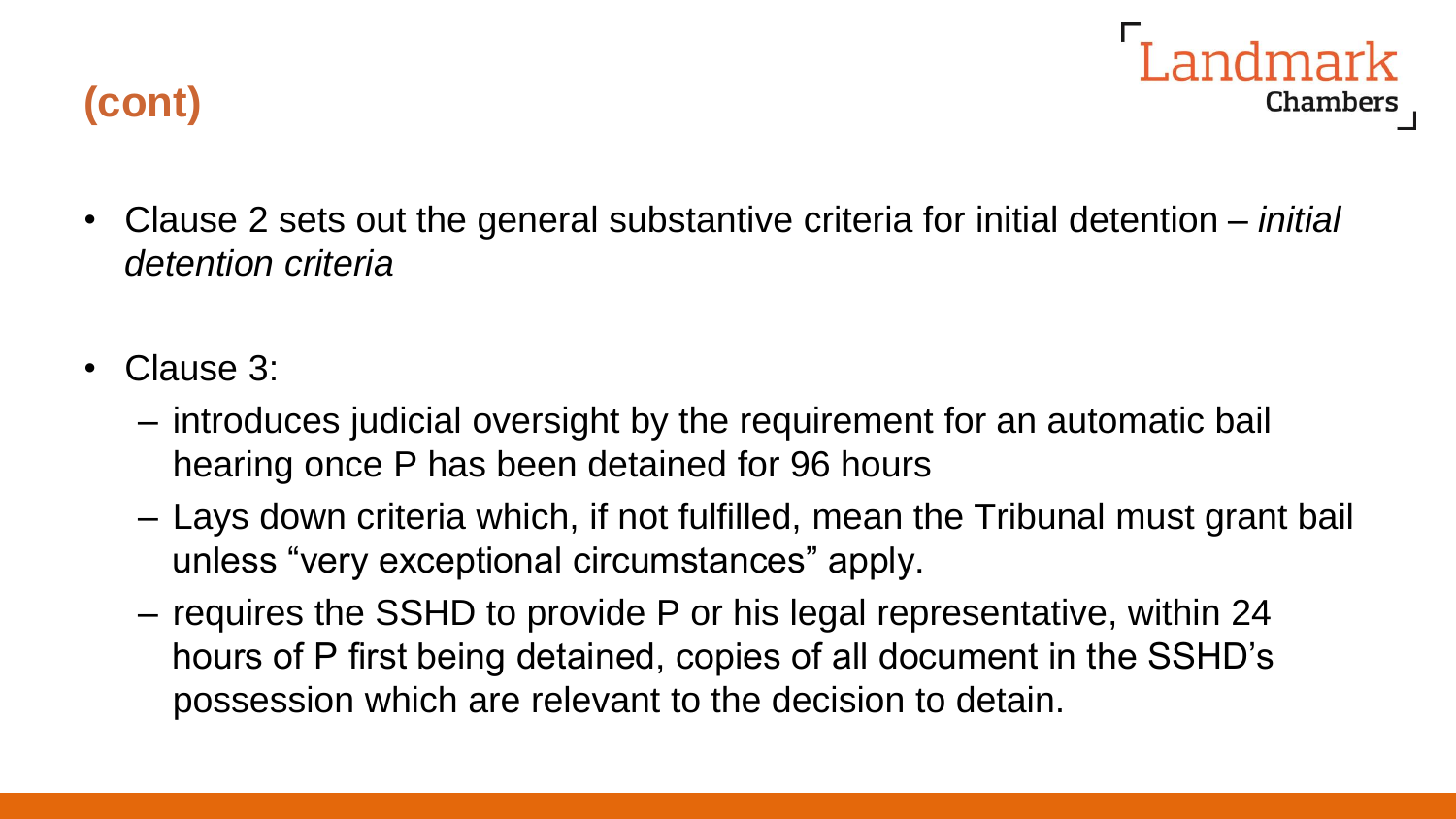

- Clause 3 also amends Sch10 of the Immigration Act 2016.
- Clause 4 relates to bringing these proposals into effect.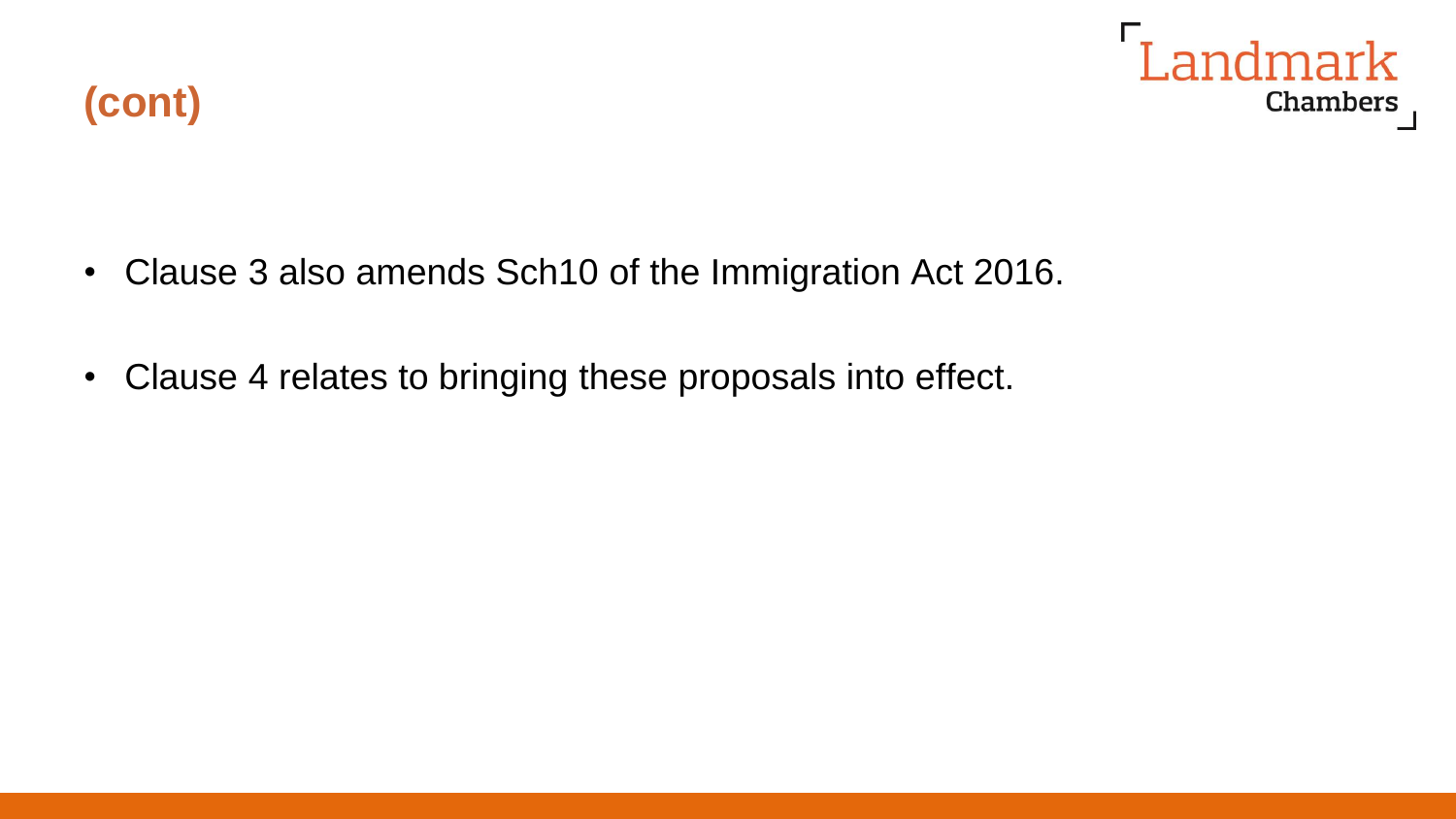#### **Some thoughts…**

- andmark Chambers
- Proposal clearly attempts to build a regulatory structure to provide meaningful safeguards against arbitrary detention and to cure many of the ills in the current system.
- However, the automatic bail hearing scheme within 5 days of detention may be controversial
	- resource intensive
	- What are the proposals? To send FTT judges into detention centres on a daily basis to consider bail applications?
	- If not, is the infrastructure adequate? Video link availability (both at court and at the detention centres), interpreters, bringing people to court etc.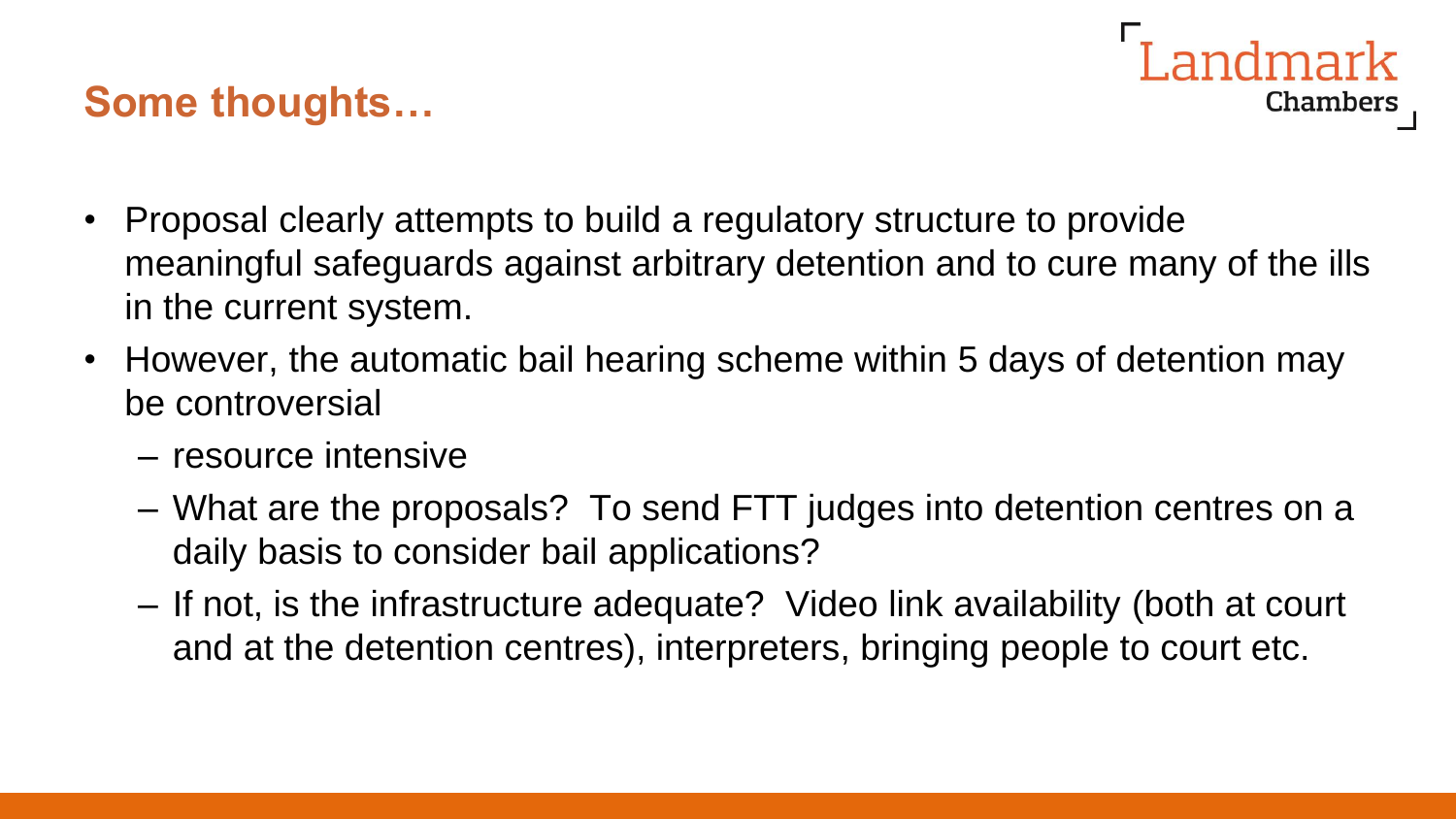## andmark **Chambers**

### **Some thoughts (cont)**

- Might an automatic bail hearing in fact be a hindrance to many detainees: where bail is refused on the automatic bail hearing e.g. because they have not got their information ready and are not represented, are they at a disadvantage in their next application?
- What are the consequences of failing to meet the requirements laid down in Clause 3: what if the Tribunal cannot hear the automatically generated bail hearing within 24 hours (or the next working day)? Detention becomes automatically unlawful and person must be released?
- What about re-detaining on the face of it, it is the SSHD who decides whether there has been a material change in circumstances. But is that something that can be argued over at the bail hearing?